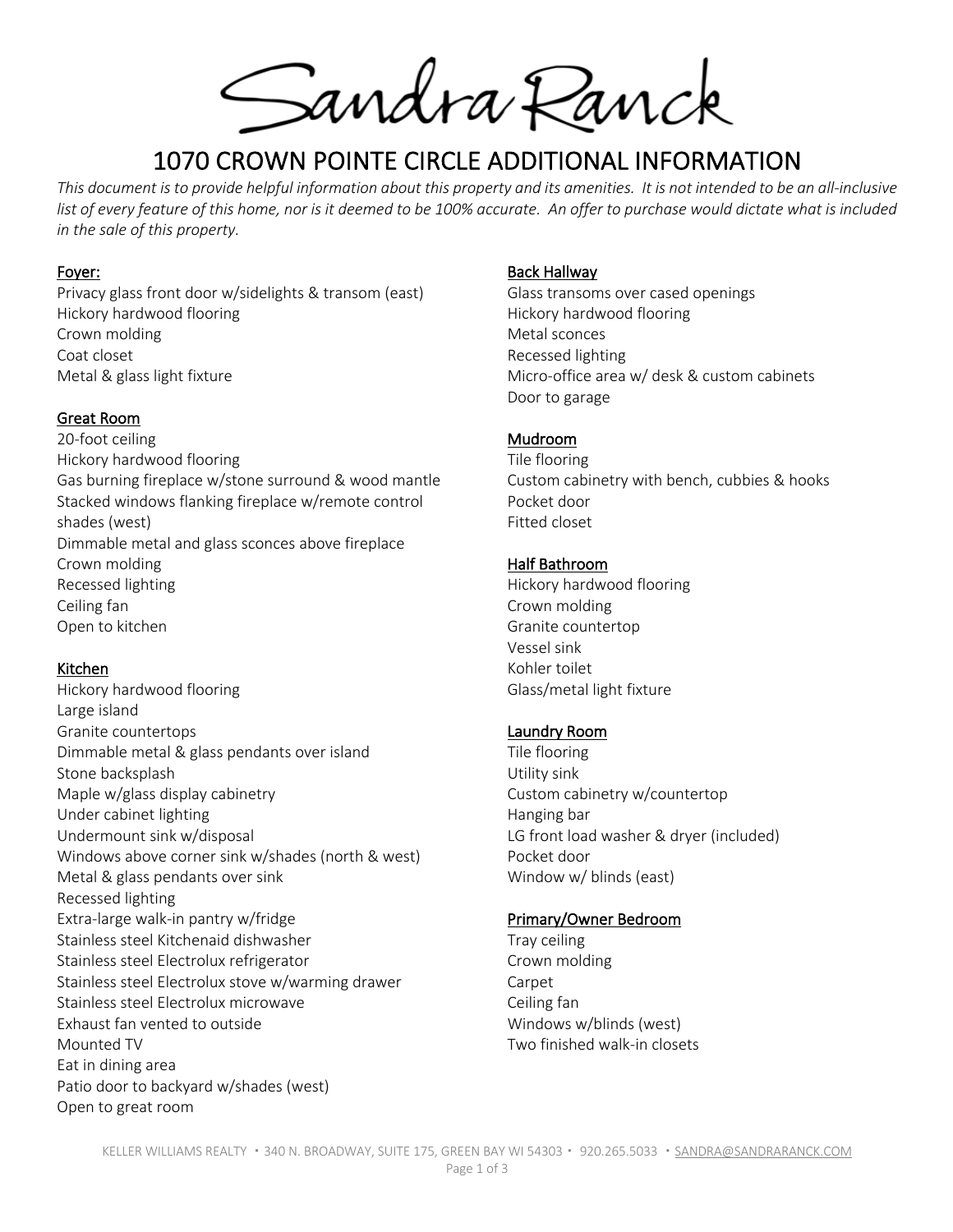## Primary/Owner Bathroom

Tile floor Large walk-in tiled shower w/bench, product shelves & shower head & wand Two sinks Tile backsplash Vanity lights Linen storage cabinetry Window seat Window w/blinds (east) Private water closet w/east windows & blinds

# UPPER LEVEL

## Stairs/Hallway

Open to Great Room Metal & wood railing Carpet on stairs Crown molding

#### Bedroom #2

Carpet Windows w/blinds (east) Ceiling fan Fitted closet

## Ensuite Bathroom

Tile flooring Tub/shower Tile backsplash Vanity light

# Bedroom #3

Carpet Windows w/blinds (north) Ceiling fan Crystal chandelier Large walk-in fitted closet

# Ensuite Bathroom

Dual entry from bedrooms 3 & 4 Tile flooring Pocket doors Shower Two separate sink/vanity areas Tile backsplash Linen storage Private water closet Vanity lights

## Bedroom #4

Carpet Windows w/blinds (west) Ceiling fan Walk-in fitted closet

## LOWER LEVEL

#### Family Room

Brand new construction completed in May 2022 Windows w/blinds (west) Luxury vinyl plank floor Recessed lighting Electrical & cable outlets on wall for mounting TV

## Bedroom #5

Brand new construction completed in May 2022 Windows w/blinds (west) Luxury vinyl plank floor Recessed lighting Electrical & cable outlets on wall for mounting TV Walk-in closet

# Bathroom

Brand new construction completed in May 2022 Luxury vinyl plank floor Shower Kohler toilet Vanity w/marble top & undermount sink Vanity light

#### Garage

Three stalls Double garage door spring recently replaced Stairs to lower level Service door to yard

#### Exterior

Brick paver patio area in backyard Inground sprinklers in lawn & beds Buried down spouts/drains

#### Miscellaneous

Custom built by Matt Gerhard 9' ceilings on main level Aprilaire 600 series humidifier UV Photo Max air purifier Air conditioner replaced in 2019 Surround sound in great room, kitchen & outside Custom closets throughout